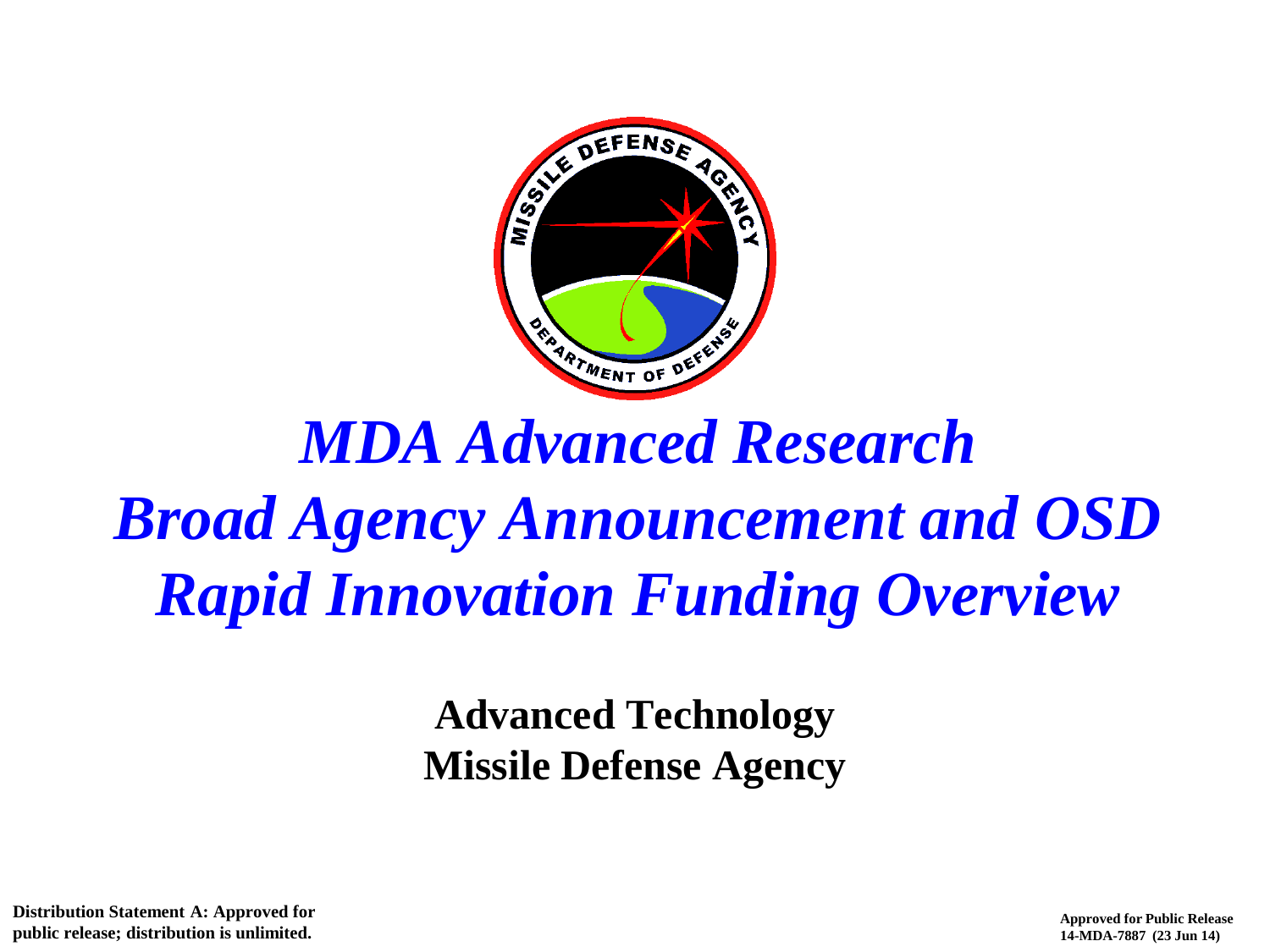

### **Advanced Research**

#### **Technical Objectives**

- − Fund relevant, advanced Research and Development (R&D) at domestic universities and small businesses
- − Exploit breakthroughs in science to offer robust technical improvements to BMDS
- − Build portfolio of revolutionary technology to support and enhance BMDS
- − Develop holistic partnerships
- − Educate future scientists and engineers



**Solid Divert & ACS High Energy Lasers**





**Data Fusion and Tracking Algorithms**



**Plume Signature** 



**Modeling High Velocity Impact Studies**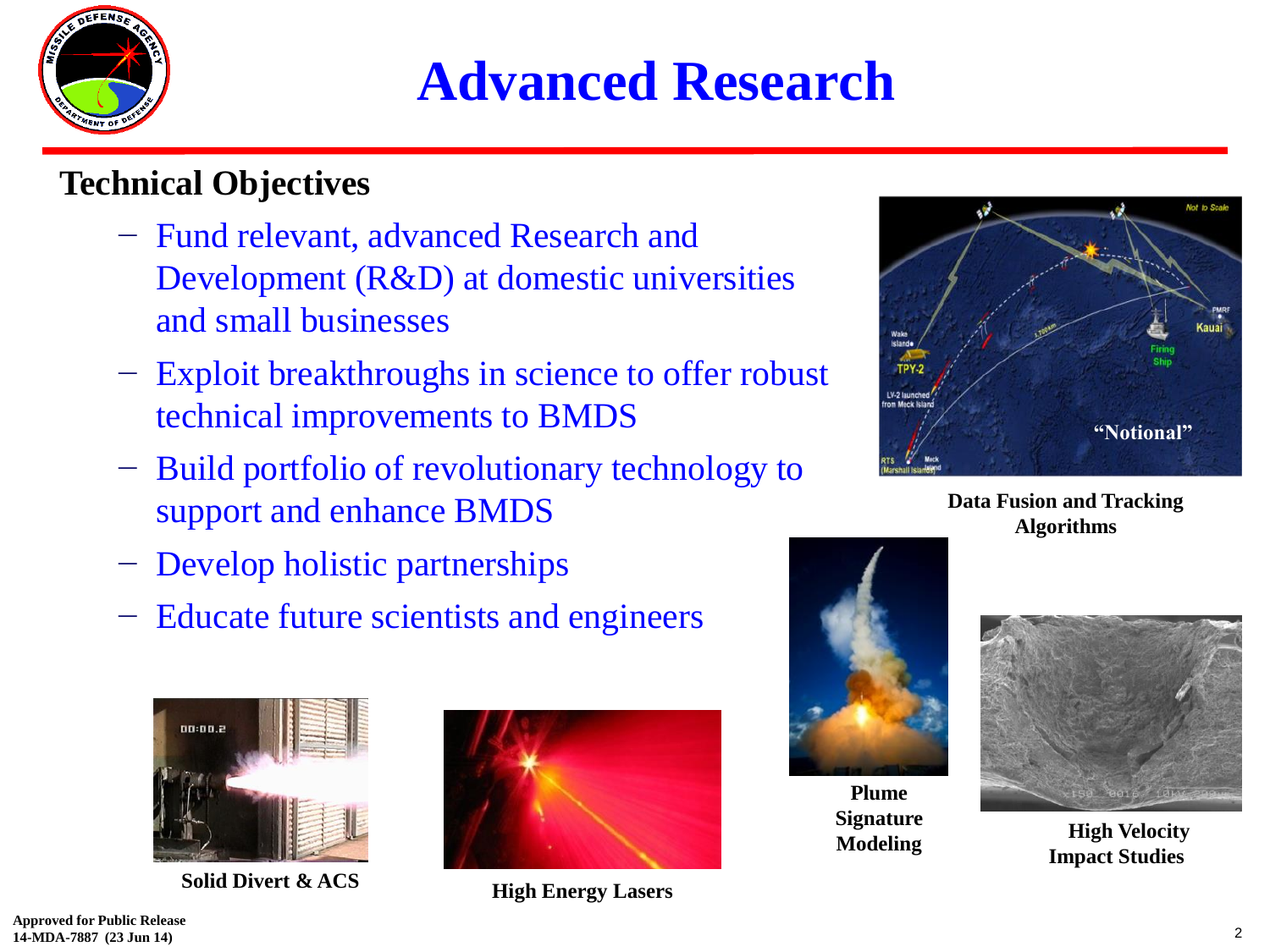

### **Planned Technology Investments**

|                                                           | <b>Investment Area</b>                            | <b>Vision</b>                                                                                                                         |                    | <b>Investment Roadmap</b>                                                               |
|-----------------------------------------------------------|---------------------------------------------------|---------------------------------------------------------------------------------------------------------------------------------------|--------------------|-----------------------------------------------------------------------------------------|
| <b>Persistent</b><br><b>Discrimination</b>                |                                                   | Capitalize on persistent, multi-<br>phenomenology sensors to<br>maximize the discrimination<br>capability of our BMDS<br>architecture |                    | • Precision tracking demonstrations                                                     |
|                                                           |                                                   |                                                                                                                                       |                    | <b>• Discrimination demonstrations</b>                                                  |
|                                                           |                                                   |                                                                                                                                       |                    | • Deploy Airborne or Space-based<br><b>Prototypes</b>                                   |
| <b>High Power</b><br><b>Lasers</b>                        |                                                   | <b>Integrate high power lasers into</b><br>the BMDS architecture for a<br>broad range of missile defense<br>missions                  |                    | • Lab experiments                                                                       |
|                                                           |                                                   |                                                                                                                                       |                    | • UAV-borne Laser Flight tests                                                          |
| <b>Common Kill</b><br><b>Vehicle</b><br><b>Technology</b> |                                                   | Develop common kill vehicle<br>technology for insertion into GBI<br>and SM-3 programs that<br>addresses the future threat             |                    | • Component R & D                                                                       |
|                                                           |                                                   |                                                                                                                                       |                    | • Demonstrate prototypes                                                                |
|                                                           |                                                   |                                                                                                                                       |                    | • Develop and Deploy Discriminating<br>and Multi-object kill vehicles                   |
| <b>Advanced</b><br><b>Research</b>                        |                                                   | <b>Pursue high-risk and high</b><br>pay-off technologies for the<br>next Ballistic Missile Defense<br><b>System</b>                   |                    | <b>• Exploit emerging technologies</b>                                                  |
|                                                           |                                                   |                                                                                                                                       |                    | • Partner with our Nation's small<br>businesses and universities                        |
|                                                           |                                                   |                                                                                                                                       |                    | • Transform new technologies into<br>applications for insertion into the<br><b>BMDS</b> |
|                                                           |                                                   |                                                                                                                                       |                    |                                                                                         |
|                                                           | <b>Experimentation</b><br><b>Proof of Concept</b> |                                                                                                                                       | <b>Development</b> |                                                                                         |
| nraved far Puhlic Release                                 |                                                   |                                                                                                                                       |                    |                                                                                         |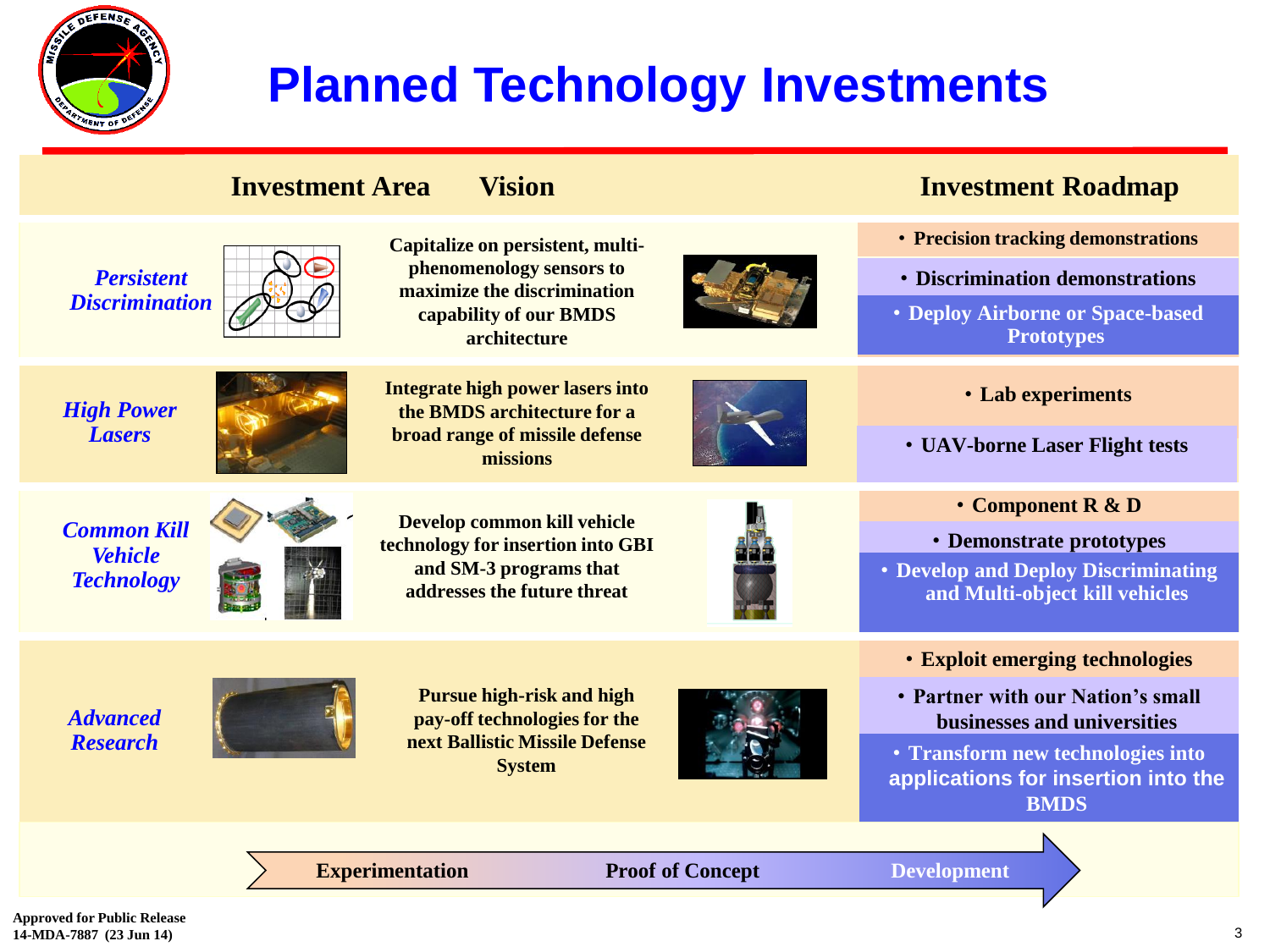## **What is a Broad Agency Announcements (BAA)**

- **A competitive research and development contracting approach in the form of a general agency announcement:**
	- Identifies areas of research interest (basic and applied)
	- Includes criteria for selecting proposals
	- Solicits participation from all offerors capable of satisfying the Governments needs
- **Primary objective is to encourage participation by science and technology firms and educational institutions in meeting general research and development goals for innovative ideas and approaches.**
- **Meet full and open competition requirements "The Competition in Contracting Act of 1984."**
- **Evaluates proposals based on peer or scientific reviews against individual merits rather than against each other.**

DEFENS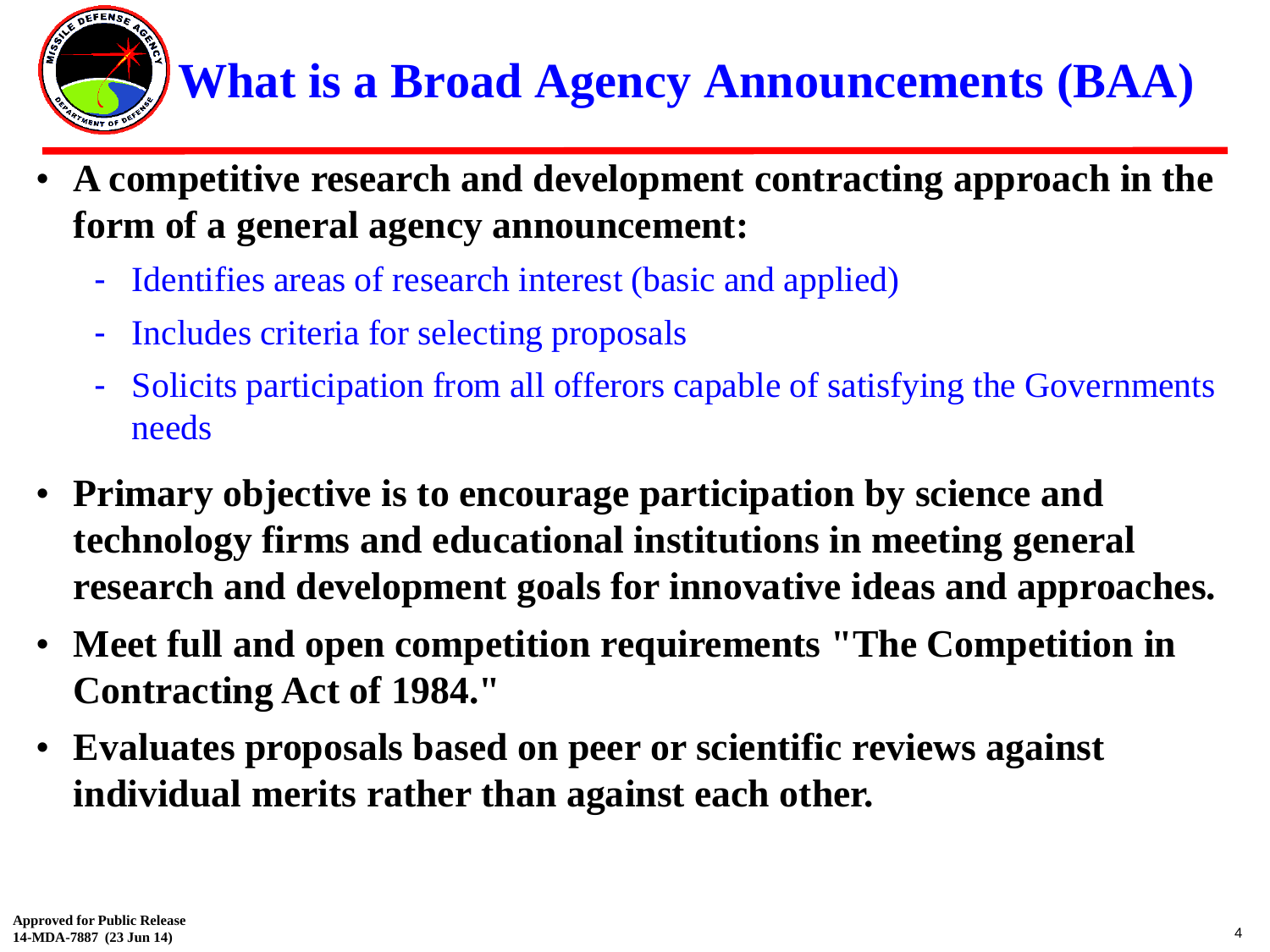

### **Broad Agency Announcements (BAA) Program**

- **Missile Defense Science & Technology Advanced Research (MSTAR)**
	- Open continuously for proposals from universities
		- Broad Agency Announcement (http://www.fbo.gov)
	- Research topics revised annually
	- Basic and applied research
	- MDA is seeking strategic alliances with universities
	- Two year base period with one year option
		- Base period \$400,000
		- Option year \$200,000
- **Advanced Technology Innovation Broad Agency Announcement (ATI BAA)**
	- Open continuously to university and commercial vendors
	- Contract value not limited
	- Link: http://www.mda.mil/business/research\_opportunities.html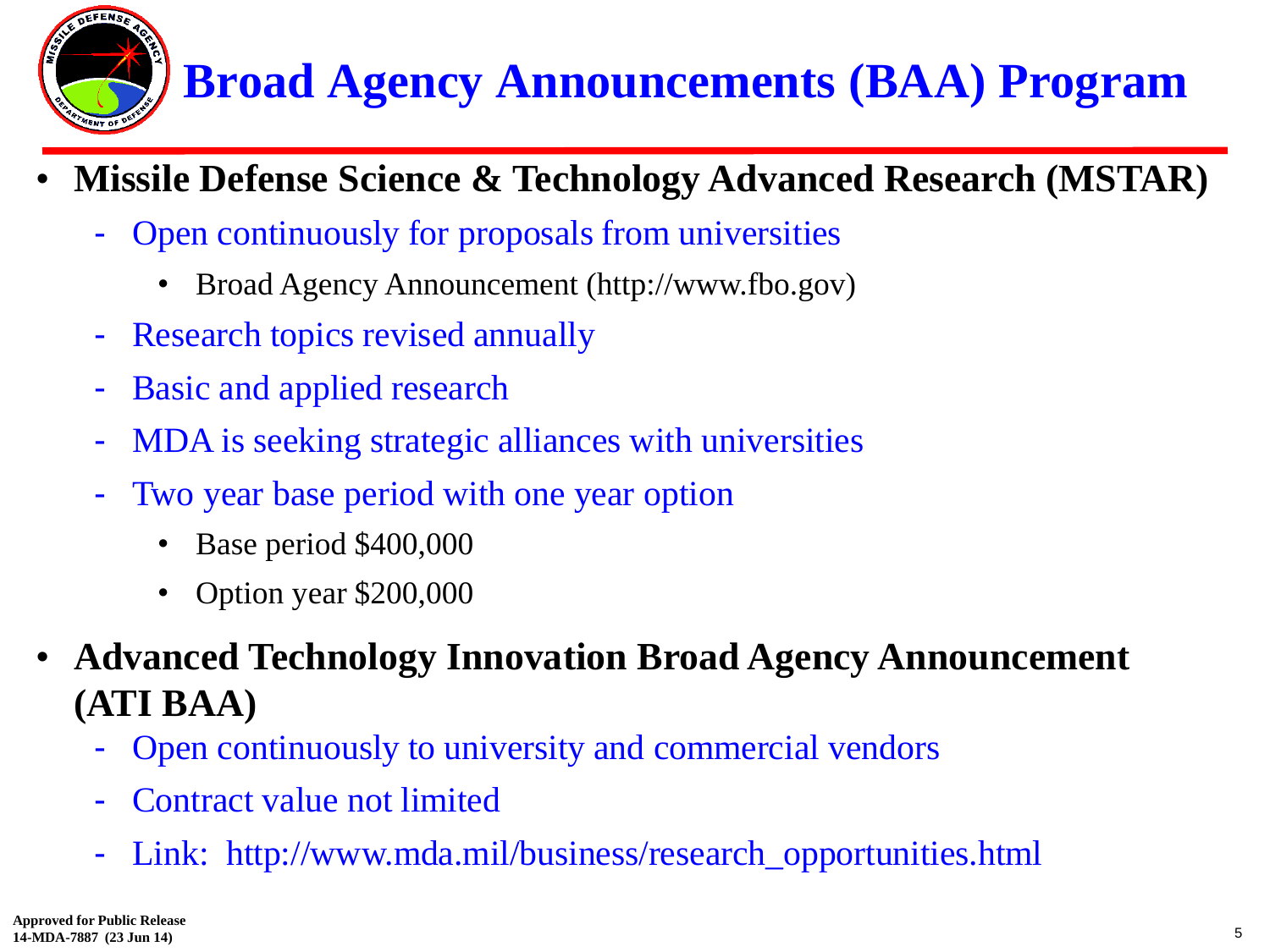

- **MDA receives white paper**
- **Evaluation team evaluates and makes recommendations for award based on a peer or scientific review process IAW with FAR 35.016(d) and (e)**
- **Technical evaluator(s) uses criteria IAW the BAA to score white paper**
	- Technical merit
	- **Capabilities**
	- **Management**
- **BAA Selection Official makes selections based on the evaluation criteria IAW the BAA, and MDA funding and technology priorities**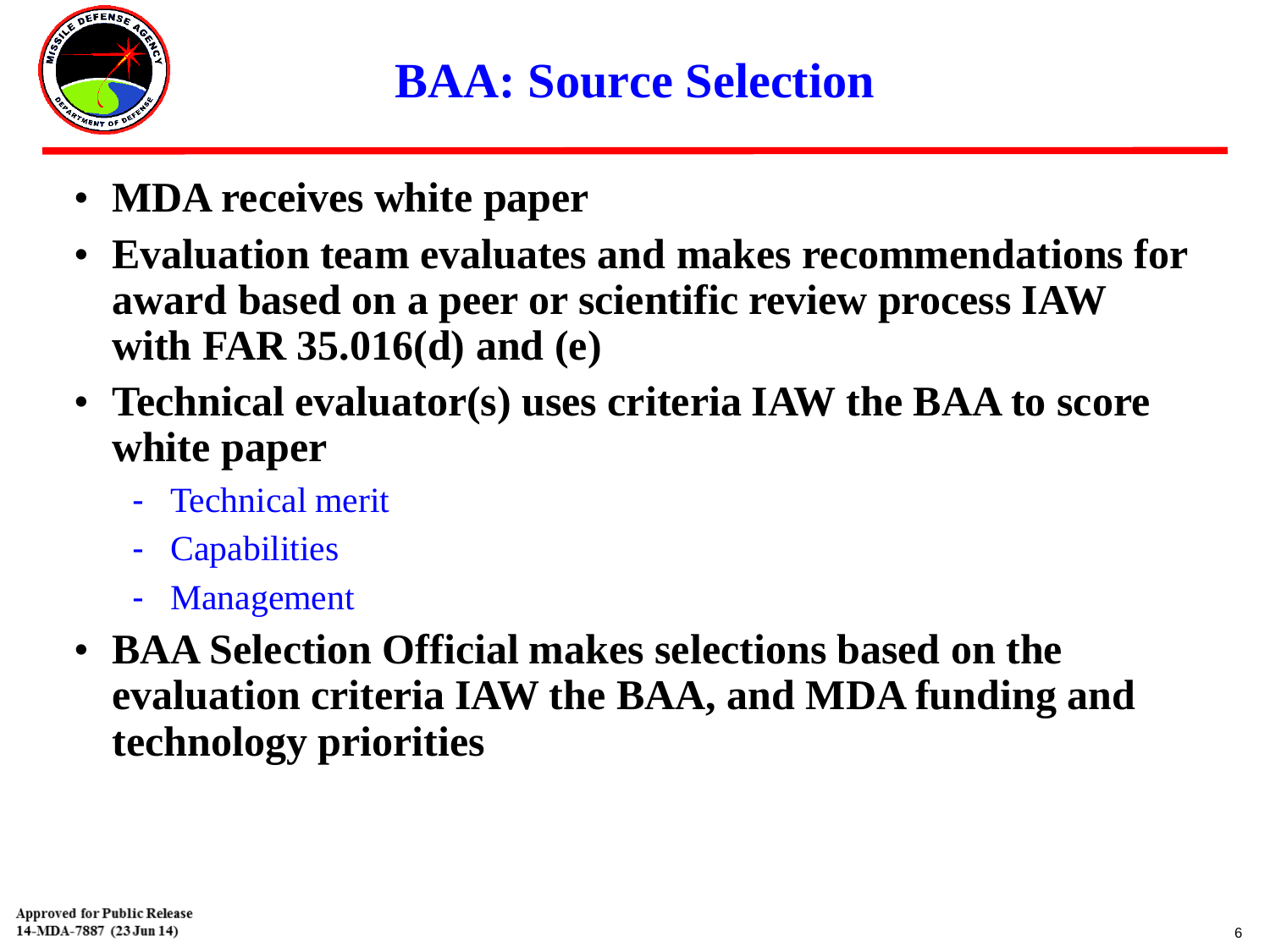

- **Established under the FY11 Defense Authorization Act (Section 1073)**
	- − A competitive, merit-based program
	- − Accelerate fielding of innovative technologies into military systems
	- − All MDA RIF projects are SBIR Phase II Follow-on
- **Key Requirements:**
	- − Satisfy an operational or national security need
		- − Accelerate or enhance military capability
	- − Reduce
		- − Technical risk
		- − Cost: Development, acquisition, sustainment, or lifecycle
	- − Improve timeliness and quality of test and evaluation outcome
	- − Provide approach for use by an acquisition program
	- − Typical award length 24 months
	- − Award values up to \$3M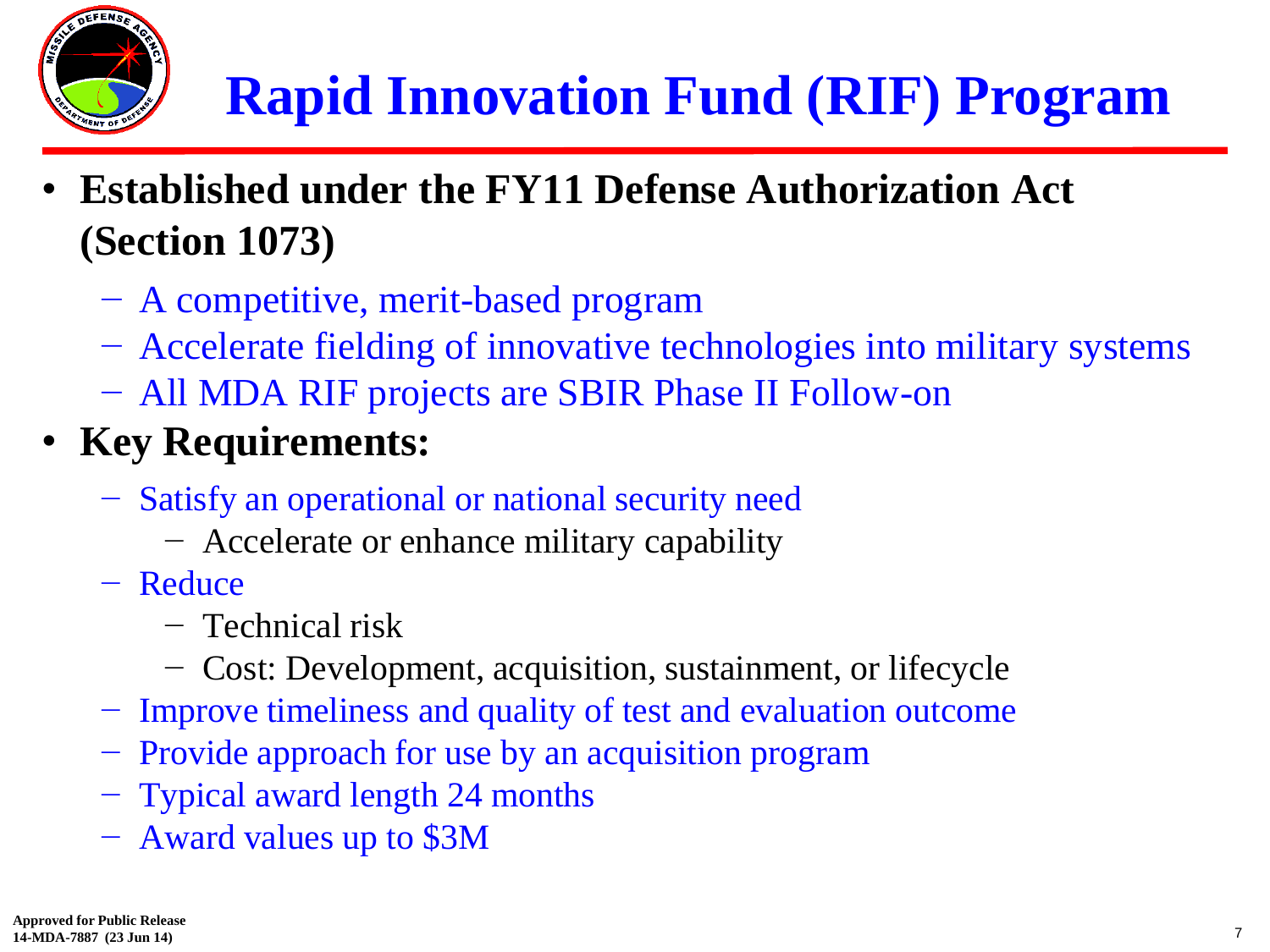

## **RIF: Source Selection**

- **Two-Step Competitive Process**
	- − Step 1:
		- Military Services and/or OSD Office of Small Business Programs (OSBP) issue solicitations (BAAs)
		- Open for 60 Days
		- Industry Response: 3-5 page White Paper and Quad Chart
		- Evaluations are rated
	- Step 2:
		- Highest rated evaluations receive invite to submit full proposal
		- Successful proposals lead to award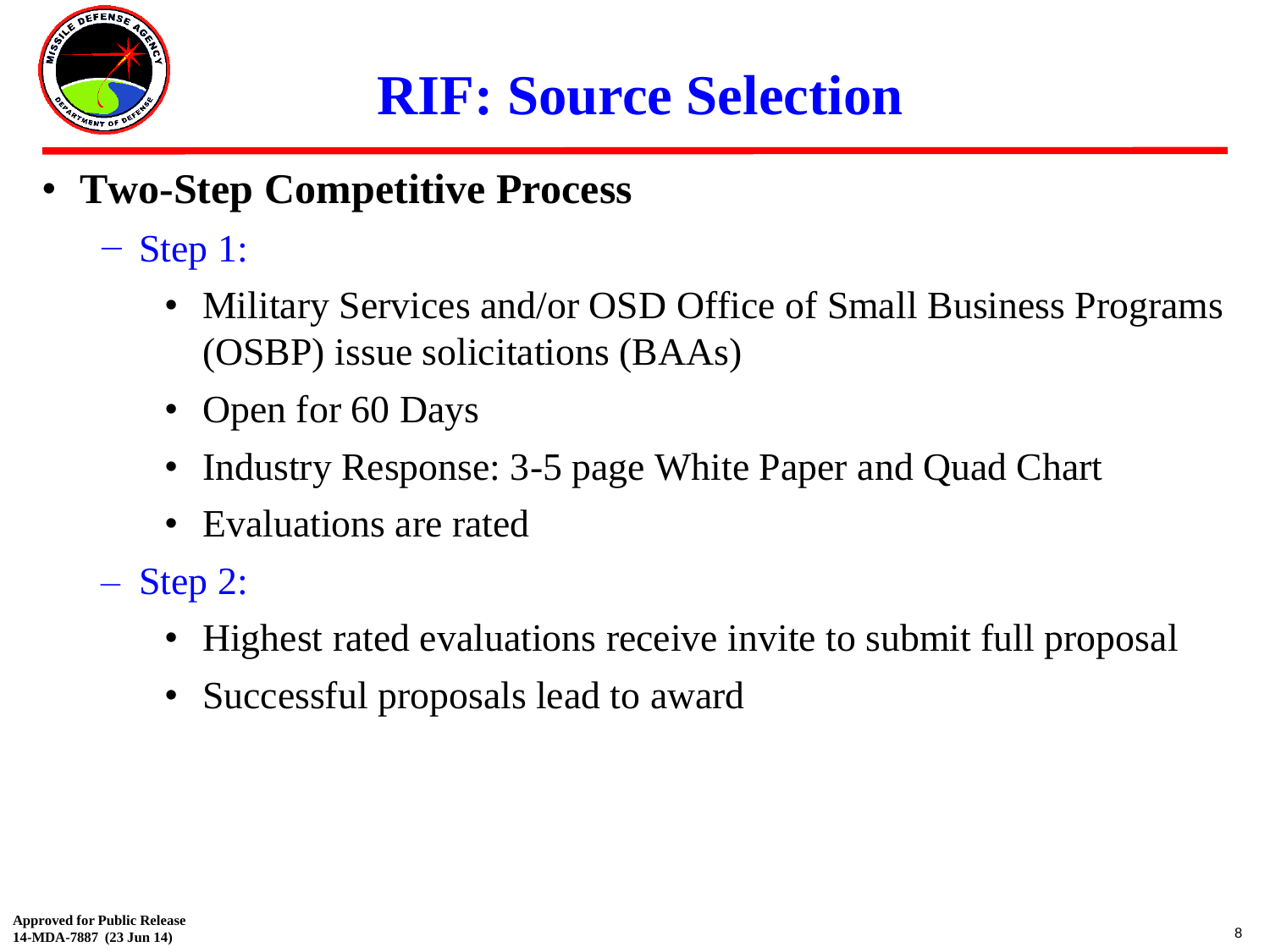

#### **Suggested Resources**

Calif

Week

**Quick Links** 

2009 MDA Math Challenge

Proposed European Assets

2009 BMDS Booklet (pdf)

**Environmental Information** 

MDA Safety and Quality

**Budget Information** 

**Technology Transfer** 

Information

RSS Feeds

MISSILE DEFENSE AGENCY

HOME ABOUT US BMD BASICS NEWS / RESOURCES CAREERS DOING BUSINESS

**Latest News** 

**SECOND SUCCESSFUL ROCKET MOTOR TEST OF** 

intermediate-range target in a flight test later this

**KINETIC ENERGY INTERCEPTOR PREPARES FOR** 

FLIGHT TESTING WITH SIMULATED LAUNCH

newest target system and will be used as an

U.S. DEPARTMENT OF DEFENSE

Dec. 5, 2008 - A ground-based interceptor is shown shortly after liftoff from Vandenberg Air Force Base,

vear

**NEW TARGET** (pdf)

16 APR 09 The two-stage launch vehicle, or LV-2, is MDA's



MDA SBIR Industry Day 2008 - Presentations: MDA SBIR/STTR Industry Day recently took place on August 6-7 at the Gaylord National Hotel in National Harbor, MD. The Industry Day focused on enhancing the SBIR and STTR Process for MDA and the Small Business Community. Presentations from the conference are currently available for download.

Community

5th Annual MDA SBIR/STTR Industry Day

and STTR process for MDA and the Small Business

The 2009 Missile Defense Agency Small Business Innovation

(STTR) Industry Day will be held in Long Beach, CA on August

11-12 2009 Industry Day will focus on enhancing the SRIR

Research (SBIR) and Small Business Technology Transfer

Small Businesses will have the opportunity to sign up for

reasons of competitive fairness, direct communication

between notential hidders and tonic authors will not be

allowed after August 24th - the last day of the SBIR and

STTR pre-solicitation period. Additional details on Industry

one-on-one sessions with key MDA technical representatives

and prime DoD contractors. This will be a great opportunity

during the DoD pre-solicitation period (July 27, 2009). For

Missile Defense Agency SBIR and STTR Programs The Missile Defense Agency (MDA) Small Business Innovation Research (SBIR) and Small Business Technology Transfer (STTR) programs issue solicitations once per year. MDA narticinates within the Denartment of Defense (DoD) 3 and .B solicitation, which is issued simultaneously in the August timeframe. MDA makes SBIR/STTR Phase I awards up to \$100k and the nominal Phase II award amount is \$1.0M. Previous SBIR and STTR topics, including the most recent SBIR 08.3 and STTR 08.B topics, are available on the DoD SRIR /STTR website

The goal of the MDA SBIR/STTR Program is to prioritize projects at the Ballistic Missile Defense System (BMDS) level, address BMDS gaps or foster new BMDS capabilities and to increase award amounts on projects based upon increased relevance to the BMDS.

13 APR 09 COUNTDOWN (pdf) Day and registration information will be available in the A simulated launch countdown was executed as a coming months. risk reduction effort in preparation for the first flight The MDA SBIR program also issues one Phase II Transition st of the high-acceleration vehicle (P2T) solicitation per year. The purpose of the P2T prog DEPARTMENT OF DEFENSE<br>Resource Center is to encourage the transition of SBIR projects into the BM Only firms with active DoD SBIR Phase II contracts are eli to participate in the P2T program. Learn more about the **SSILE DEFENSE AGENCY HOSTS MATH Small Business Innovation Research** P2T program in the SBIR Phase II Transition section of th **IALLENGE WEEK (pdf)** website A will provide speakers along with engineers and entists who have volunteered to educate students **HELPDESK** math, science and engineering as it directly **\* ABOUT SBIR/STTR** DoD Listserv Since October 2002, all DoD SBIR and STTR solicitations **Answers Questions About AWARDS** CURRENT SOLICITATION ates to the Agency's mission. **DoD SBIR & STTR** in accordance with the Government Paperwork Eliminati DoD SBIR & · SELECTION LISTINGS solicitations and events, then subscribe to their listserv. **STTR Awards** WEBSITE **ISSILE DEFENSE AGENCY PRESENTS RONALD W.** • CONFERENCES Main Website AGAN AWARD TO GENERAL LARRY D. **DESK REFERENCE** for More Information **TOPICS** ELCH (pdf) · MAJOR ACQUISITION LIAISONS Current Ineral Welch received the award for his **LISTSERV** ω DoD SBIR & · SUCCESS STORIES mmitment and dedication associated with Subscribe to **STTR Topics • FIRMS IN THE NEWS** Receive Program fending the U.S. against ballistic missile attack. Notices and Updates **SBIR ANNUAL REPORT SITIS CONTINUOUS LEARNING STTR ANNUAL REPORT NYY COMPLETES AIR AND BALLISTIC MISSILE** Interactive A library of SBIR **Topic Info • FAST TRACK/PHASE II ENHANCEMENT** System Program Resources COMMERCIALIZATION PILOT PROGRAM **SUBMISSION** DoD SBIR/STTR Proposal Submission

**Search** 

o o

**Contact Lis**